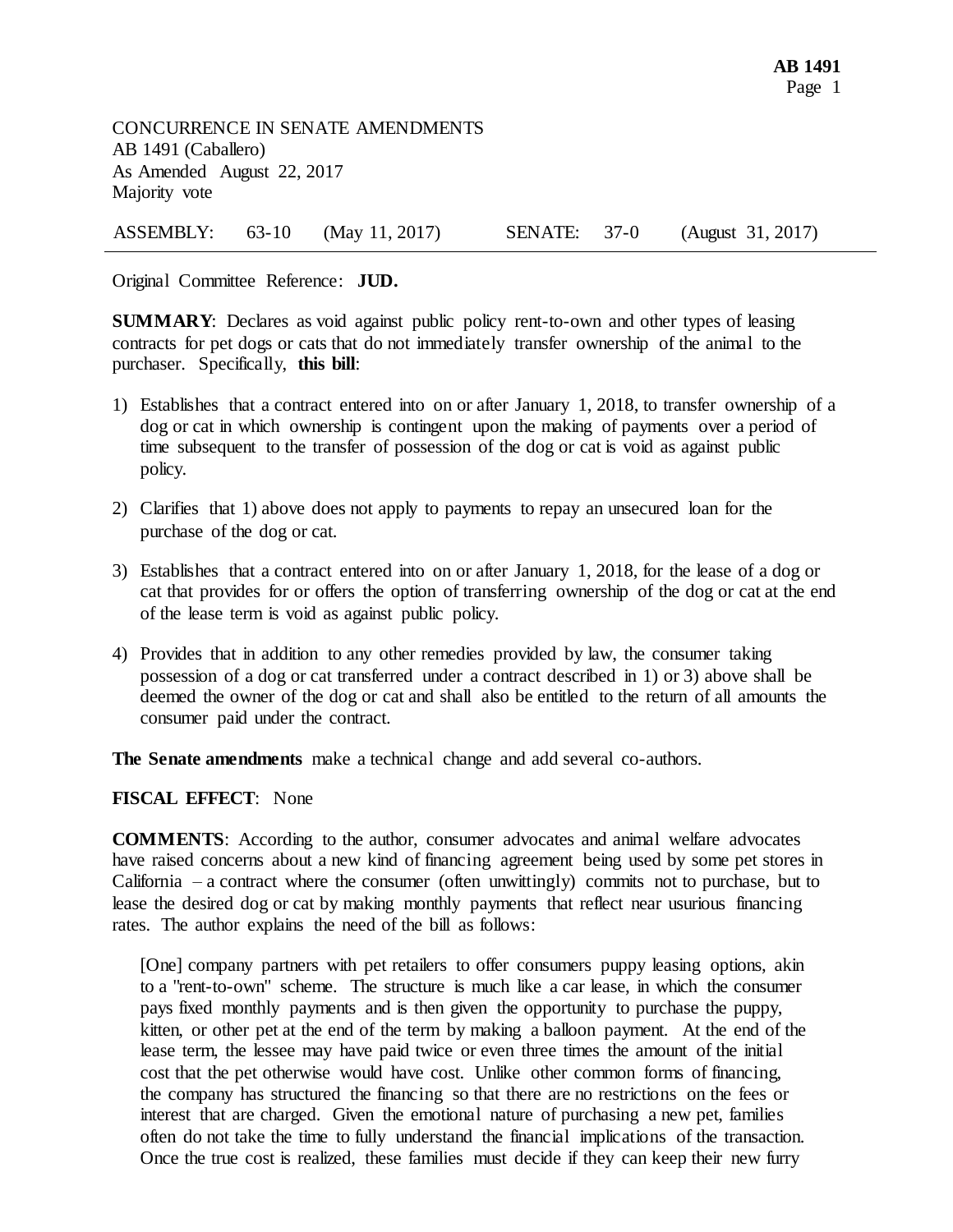friends, or if they have to cancel their contract. In the event of a default or cancellation, the future welfare of the pet is put into question given that the lending company has no interest in maintaining the pet.

This bill would help by specifying that financing schemes that do not immediately transfer full ownership of a pet to a buyer may not be utilized to finance the purchase of a dog or cat. By precluding these types of transactions, we can protect consumers from unscrupulous lending practices involving the purchase of a pet and reduce the potential that the puppy, kitten or other animal will be relinquished to a shelter due to financial circumstances.

*Recent reports of consumer experiences with pet leasing contracts raise significant consumer protection concerns.* According to the author, the type of financing agreements for pet ownership identified by consumer advocates and highlighted in recent media reports are structured as leasing agreements rather than as lending agreements – in order to circumvent usury laws that cap what lenders can charge consumers – resulting in troubling examples of consumers charged exorbitant amounts beyond the cash price of the pet. The author cites a number of accounts appearing in recent media articles describing the experiences of consumers who, knowingly or unknowingly, entered into a leasing agreement for a pet dog or cat at extremely high rates of financing. For example:

One family thought they had bought a dog for \$2,400 from a San Diego-area pet store, but without realizing it, had agreed to make 34 monthly lease payments of \$165, after which they had the right to buy the dog for a balloon payment of about two months' rent. Under the lease agreement, they would have paid the equivalent of more than 70% in annualized interest—nearly twice what credit card lenders charge. In addition, the lender could take back the dog if a payment was missed, and the family would be on the hook for an early repayment charge if the dog ran away or died. (Patrick Clark, "I'm Renting a Dog?" Bloomberg (March 1, 2017). Available at:

https://www.bloomberg.com/news/features/2017-03-01/i-m-renting-a-dog)

According to the author, these pet leasing contracts raise many consumer protection issues because: 1) the primary lending company engaged in this type of financing states that the company focuses the financing in underserved communities with little or no access to credit; 2) if a buyer could simply purchase the pet on a traditional credit card, they could avoid a large proportion of the cost; and 3) the company's CEO has stated that the financing is targeted to the purchase of goods that are highly emotional in nature. (Clark, *supra.)* For these reasons, the author believes that for many low income or uninformed buyers, pet leasing contracts amount to an predatory or unscrupulous financing scheme that often are calculated to lead the consumer to default on the contract.

*Should existing law regulating rental-purchase agreements apply to the leasing of animals in the same way it currently applies to furniture, appliances, and other personal property?* Although the contracts at issue in this bill are on their face structured as rent-to-own (RTO) lease agreements, some consumer lawyers have raised questions about whether these types of lease agreements for pets would hold up as leases under the federal Consumer Leasing Act if challenged in court. Although this theory has yet to be tested in court, supporters of this theory contend that dogs are uniquely different from other assets like furniture or vehicles because they cannot easily be taken back by the lessor, revalued and resold in the way a car is. (Clark, *supra*.)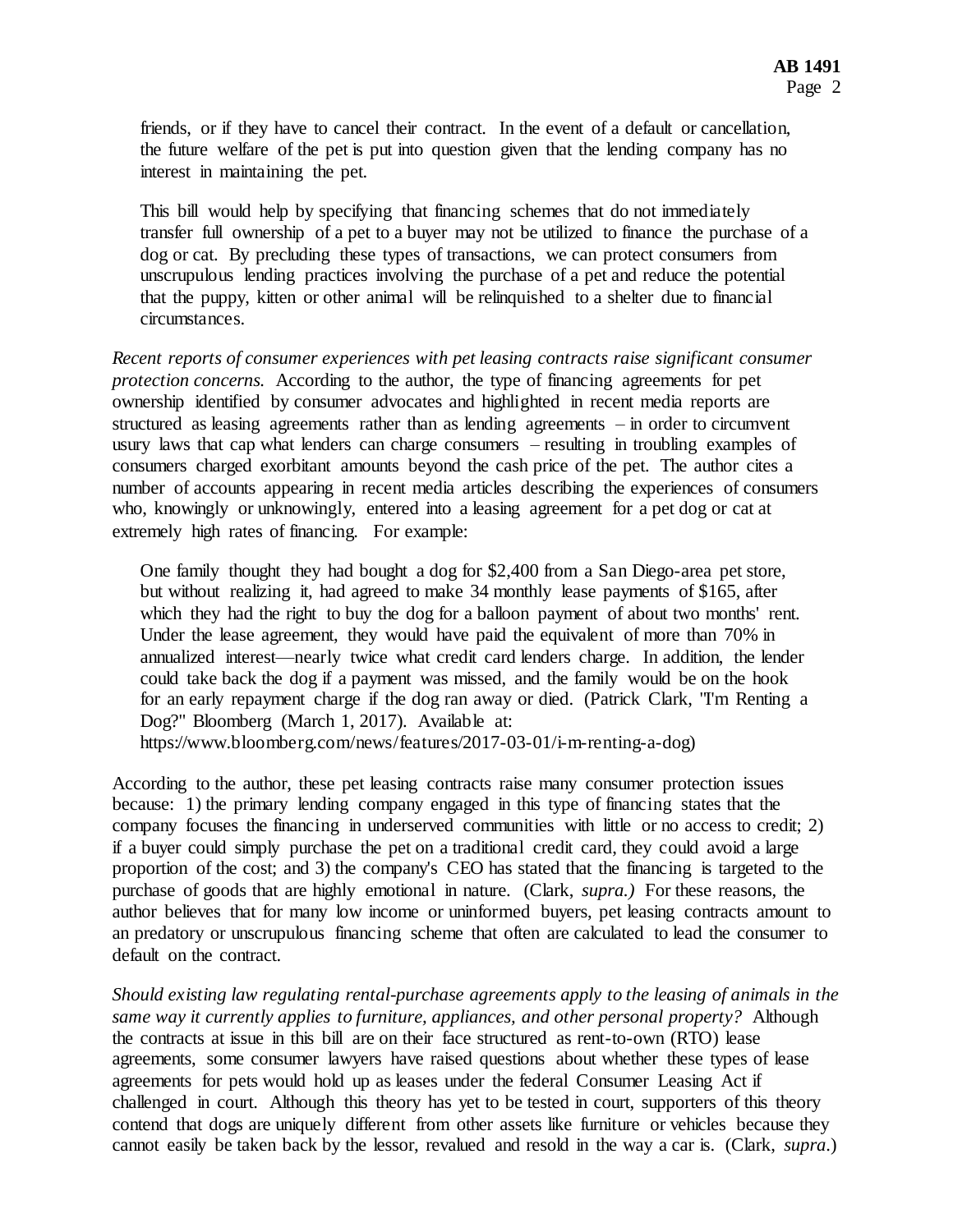The Consumer Leasing Act contemplates that there is an "anticipated actual fair market value of the property upon lease expiration" that guides the decisions of the lessor and lessee (15 United States Code (U.S.C.) 41, Section 1667b), and unlike vehicles or other property that can be remarketed by the lessor after expiration or termination of a lease, it is not clear that this can be done for a pet dog or cat. As a practical matter, the author contends that consumers entering into RTO contracts at issue in this bill do not contemplate that they are only renting the pet for a period of months or years, to be returned at the expiration of the lease; and financers of these transactions have little experience repossessing or remarketing pets after the end of a lease because the event is so rare.

*Pet leasing contracts may also threaten animal welfare.* Whether these types of financing agreements are better regulated as loans rather than leases, supporters of the bill take the broader view that leases for dogs and cats should be deemed void against public policy because of the threat to animal welfare that they may create. Specifically, they contend that the repossession or potential repossession of pet dogs or cats pursuant to a lease contract creates unique animal welfare concerns that don't arise with respect to furniture, or other inanimate forms of property, and therefore it should be against the public policy of California to allow rent-to-own contracts for dogs and cats. The American Society for the Prevention of Cruelty to Animals (ASPCA) writes in support:

This type of "rent to own" scheme may be justifiable for some consumer goods, such as furniture or car tires, which can easily be repossessed. However, it is wholly ill-suited and unconscionable to utilize such a structure for the purchase of a dog or cat. Neither the financing scheme nor current California laws contemplate the responsibilities required to care for an animal in the event of repossession. As such, it is highly likely that the pet would be relinquished to an animal shelter in the event of the purchaser's default, resulting in a detriment to the purchaser, the financing company and, most importantly, the welfare of the animal. In closing, the ASPCA believes that this bill will protect consumers from unscrupulous lending practices involving the highly emotional purchase of a pet and reduce the potential that the puppy or kitten will be relinquished to an animal shelter due to financial circumstances.

Pet leasing agreements specifically contemplate several ways in which the pet could end up back in the possession of the lessor. First, the lessor may repossess the animal if the consumer defaults on the lease payments (increasingly likely given that the consumer presumably could not afford to buy the pet outright for the initial store price). Second, even if the consumer makes all the required monthly lease payments, he or she may decline to exercise the option to purchase the animal – effectively returning the pet to the lessor or financing company. Finally, the lessor may unilaterally repossess the pet if conditions of the lease are violated (e.g. it learns the animal is being mistreated or not being cared for properly).

According to proponents, the pet store that initially housed the dog or cat is no longer party to the transaction once the lease agreement is effective, and it is not unusual for the financing company to have assigned the contract to a third party company that primarily specializes in managing or collecting on debt obligations. Under these circumstances, what is to happen to the pet when the lease is terminated or expires? According to the articles cited by the author, Wags Lending says that return of pets after the full term of the contract is rare, and that it does take steps to find new homes for pets in cases where the lease was ended early, including trying to convince the pet store to take back the pet. However, as discussed above, it is hard to assess